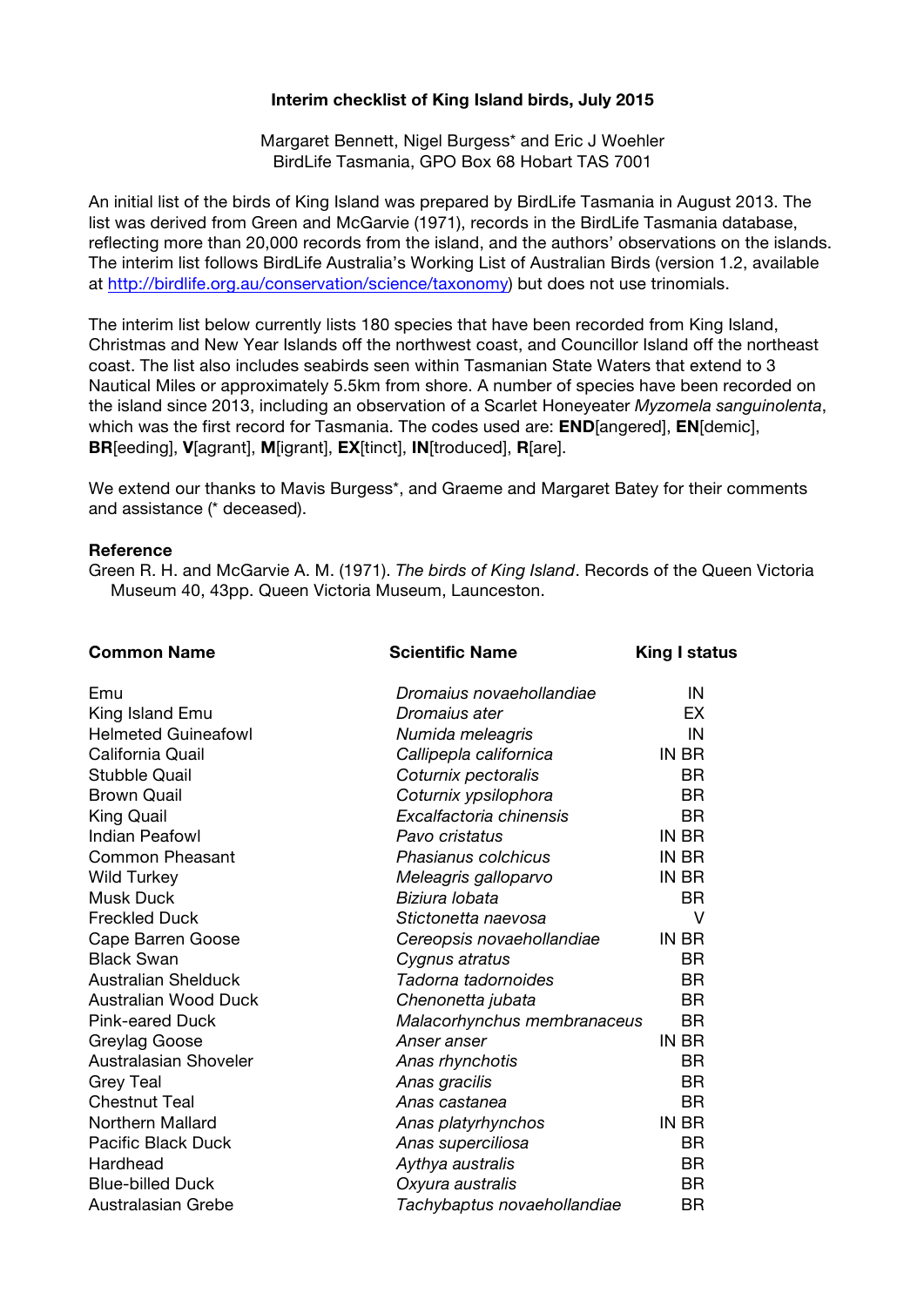| Hoary-headed Grebe              | Poliocephalus poliocephalus | BR           |
|---------------------------------|-----------------------------|--------------|
| <b>Great Crested Grebe</b>      | Podiceps cristatus          | <b>BR</b>    |
| <b>Rock Dove</b>                | Columba livia               | IN BR        |
| <b>Spotted Dove</b>             | Streptopelia chinensis      | IN BR        |
| <b>Common Bronzewing</b>        | Phaps chalcoptera           | BR           |
| <b>Brush Bronzewing</b>         | Phaps elegans               | BR           |
| White-throated Needletail       | Hirundapus caudacutus       | M            |
| <b>Fork-tailed Swift</b>        | Apus pacificus              | $\vee$       |
| White-faced Storm-Petrel        | Pelagodroma marina          | $\vee$       |
| <b>Shy Albatross</b>            | Thalassarche cauta          | $\vee$       |
| <b>Fairy Prion</b>              | Pachyptila turtur           | <b>BR</b>    |
| <b>Short-tailed Shearwater</b>  | Ardenna tenuirostris        | M BR         |
| King Penguin                    | Aptenodytes patagonicus     | V            |
| Little Penguin                  | Eudyptula minor             | BR           |
| Australasian Gannet             | Morus serrator              | V            |
| <b>Little Pied Cormorant</b>    | Microcarbo melanoleucos     | BR           |
| <b>Great Cormorant</b>          | Phalacrocorax carbo         | <b>BR</b>    |
| Little Black Cormorant          | Phalacrocorax sulcirostris  | $\vee$       |
| <b>Black-faced Cormorant</b>    | Phalacrocorax fuscescens    | <b>BR</b>    |
| Australian Pelican              | Pelecanus conspicillatus    | V            |
| Australasian Bittern            | Botaurus poiciloptilus      | BR           |
| White-necked Heron              | Ardea pacifica              | V            |
| <b>Eastern Great Egret</b>      | Ardea modesta               | M            |
| Intermediate Egret              | Ardea intermedia            | $\vee$       |
| Cattle Egret                    | Ardea ibis                  | M            |
| White-faced Heron               | Egretta novaehollandiae     | BR           |
| Nankeen Night-Heron             | Nycticorax caledonicus      | <b>BR</b>    |
| <b>Australian White Ibis</b>    | Threskiornis molucca        | $\vee$       |
| Straw-necked Ibis               | Threskiornis spinicollis    | V            |
| Royal Spoonbill                 | Platalea regia              | V            |
| Yellow-billed Spoonbill         | Platalea flavipes           | $\vee$       |
| Eastern Osprey                  | <b>Pandion cristatus</b>    | $\mathsf{R}$ |
| <b>Black-shouldered Kite</b>    | Elanus axillaris            | $\vee$       |
| White-bellied Sea-Eagle         | Haliaeetus leucogaster      | <b>BR</b>    |
| <b>Whistling Kite</b>           | Haliastur sphenurus         | V            |
| <b>Brown Goshawk</b>            | Accipiter fasciatus         | V            |
| <b>Collared Sparrowhawk</b>     | Accipiter cirrocephalus     | V            |
| <b>Grey Goshawk</b>             | Accipiter novaehollandiae   | V            |
| Swamp Harrier                   | Circus approximans          | <b>BR</b>    |
| <b>Wedge-tailed Eagle</b>       | Aquila audax                | V            |
| Nankeen Kestrel                 | Falco cenchroides           | BR           |
| <b>Brown Falcon</b>             | Falco berigora              | <b>BR</b>    |
| Australian Hobby                | Falco longipennis           | <b>BR</b>    |
| Peregrine Falcon                | Falco peregrinus            | V            |
| Purple Swamphen                 | Porphyrio porphyrio         | <b>BR</b>    |
| Lewin's Rail                    | Lewinia pectoralis          | BR           |
| <b>Buff-banded Rail</b>         | Gallirallus philippensis    | V            |
| <b>Australian Spotted Crake</b> | Porzana fluminea            | BR           |
| <b>Spotless Crake</b>           | Porzana tabuensis           | <b>BR</b>    |
| <b>Black-tailed Native-hen</b>  | Tribonyx ventralis          | V            |
| Dusky Moorhen                   | Gallinula tenebrosa         | <b>BR</b>    |
| Eurasian Coot                   | Fulica atra                 | <b>BR</b>    |
| Australian Pied Oystercatcher   | Haematopus longirostris     | <b>BR</b>    |
| Sooty Oystercatcher             | Haematopus fuliginosus      | <b>BR</b>    |
| <b>Black-winged Stilt</b>       | Himantopus himantopus       | V            |
|                                 |                             |              |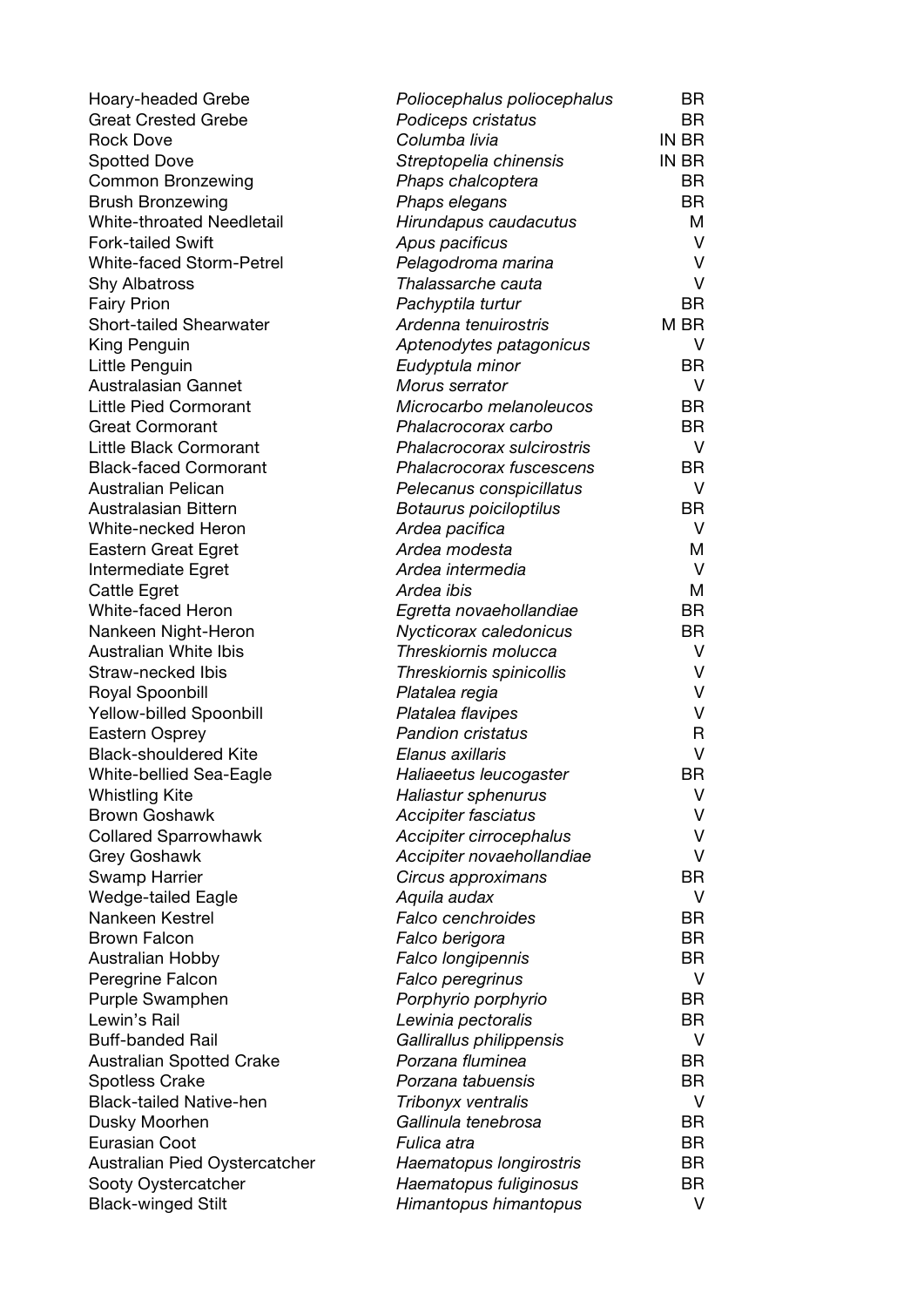| <b>Banded Stilt</b>           | Cladorhynchus leucocephalus     | V         |
|-------------------------------|---------------------------------|-----------|
| <b>Pacific Golden Plover</b>  | Pluvialis fulva                 | Μ         |
| Red-capped Plover             | Charadrius ruficapillus         | <b>BR</b> |
| Double-banded Plover          | Charadrius bicinctus            | М         |
| <b>Lesser Sand Plover</b>     | Charadrius mongolus             | Μ         |
| <b>Oriental Plover</b>        | Charadrius veredus              | V         |
| <b>Black-fronted Dotterel</b> | Elseyornis melanops             | <b>BR</b> |
| <b>Hooded Plover</b>          | Thinornis rubricollis           | <b>BR</b> |
| <b>Red-kneed Dotterel</b>     | Erythrogonys cinctus            | V         |
| <b>Banded Lapwing</b>         | Vanellus tricolor               | <b>BR</b> |
| <b>Masked Lapwing</b>         | Vanellus miles                  | <b>BR</b> |
| Latham's Snipe                | Gallinago hardwickii            | Μ         |
| <b>Bar-tailed Godwit</b>      | Limosa lapponica                | М         |
| Whimbrel                      | Numenius phaeopus               | Μ         |
| <b>Eastern Curlew</b>         | Numenius madagascariensis       | Μ         |
| <b>Common Sandpiper</b>       | Actitis hypoleucos              | V         |
| <b>Grey-tailed Tattler</b>    | Tringa brevipes                 | Μ         |
| Common Greenshank             | Tringa nebularia                | М         |
| Marsh Sandpiper               | Tringa stagnatilis              | V         |
| <b>Ruddy Turnstone</b>        | Arenaria interpres              | Μ         |
| <b>Red Knot</b>               | Calidris canutus                | Μ         |
| Sanderling                    | Calidris alba                   | M         |
| <b>Red-necked Stint</b>       | Calidris ruficollis             | Μ         |
| Sharp-tailed Sandpiper        | Calidris acuminata              | М         |
| <b>Curlew Sandpiper</b>       | Calidris ferruginea             | M         |
| Painted Button-quail          | Turnix varius                   | <b>BR</b> |
| Arctic Jaeger                 | Stercorarius parasiticus        | V         |
| Little Tern                   | Sternula albifrons              | <b>BR</b> |
| <b>Fairy Tern</b>             | Sternula nereis                 | <b>BR</b> |
| Caspian Tern                  | Hydroprogne caspia              | <b>BR</b> |
| <b>Crested Tern</b>           | Thalasseus bergii               | <b>BR</b> |
| Pacific Gull                  | Larus pacificus                 | <b>BR</b> |
| Kelp Gull                     | Larus dominicanus               | V         |
| Silver Gull                   | Chroicocephalus novaehollandiae | <b>BR</b> |
| Yellow-tailed Black-Cockatoo  | Calyptorhynchus funereus        | BR        |
| Galah                         | Eolophus roseicapillus          | V         |
| Sulphur-crested Cockatoo      | Cacatua galerita                | <b>BR</b> |
| <b>Rainbow Lorikeet</b>       | Trichoglossus haematodus        | V         |
| Green Rosella                 | Platycercus caledonicus         | EN        |
| <b>Swift Parrot</b>           | Lathamus discolor               | v         |
| <b>Blue-winged Parrot</b>     | Neophema chrysostoma            | V         |
| Orange-bellied Parrot         | Neophema chrysogaster           | Μ         |
| Eastern Koel                  | Eudynamys orientalis            | V         |
| Horsfield's Bronze-Cuckoo     | Chalcites basalis               | <b>BR</b> |
| Shining Bronze-Cuckoo         | <b>Chalcites lucidus</b>        | <b>BR</b> |
| <b>Pallid Cuckoo</b>          | Cacomantis pallidus             | BR.       |
| <b>Fan-tailed Cuckoo</b>      | Cacomantis flabelliformis       | <b>BR</b> |
| Southern Boobook              | Ninox novaeseelandiae           | <b>BR</b> |
| <b>Barn Owl</b>               | Tyto alba                       | <b>BR</b> |
| Azure Kingfisher              | Ceyx azureus                    | V         |
| Dollarbird                    | Eurystomus orientalis           | V         |
| Superb Fairy-wren             | Malurus cyaneus                 | <b>BR</b> |
| <b>Tasmanian Scrubwren</b>    | Sericornis humilis              | <b>BR</b> |
| King Island Scrubtit          | Acanthornis magna greenianus    | EN        |
| White-throated Gerygone       | Gerygone albogularis            | V         |
|                               |                                 |           |